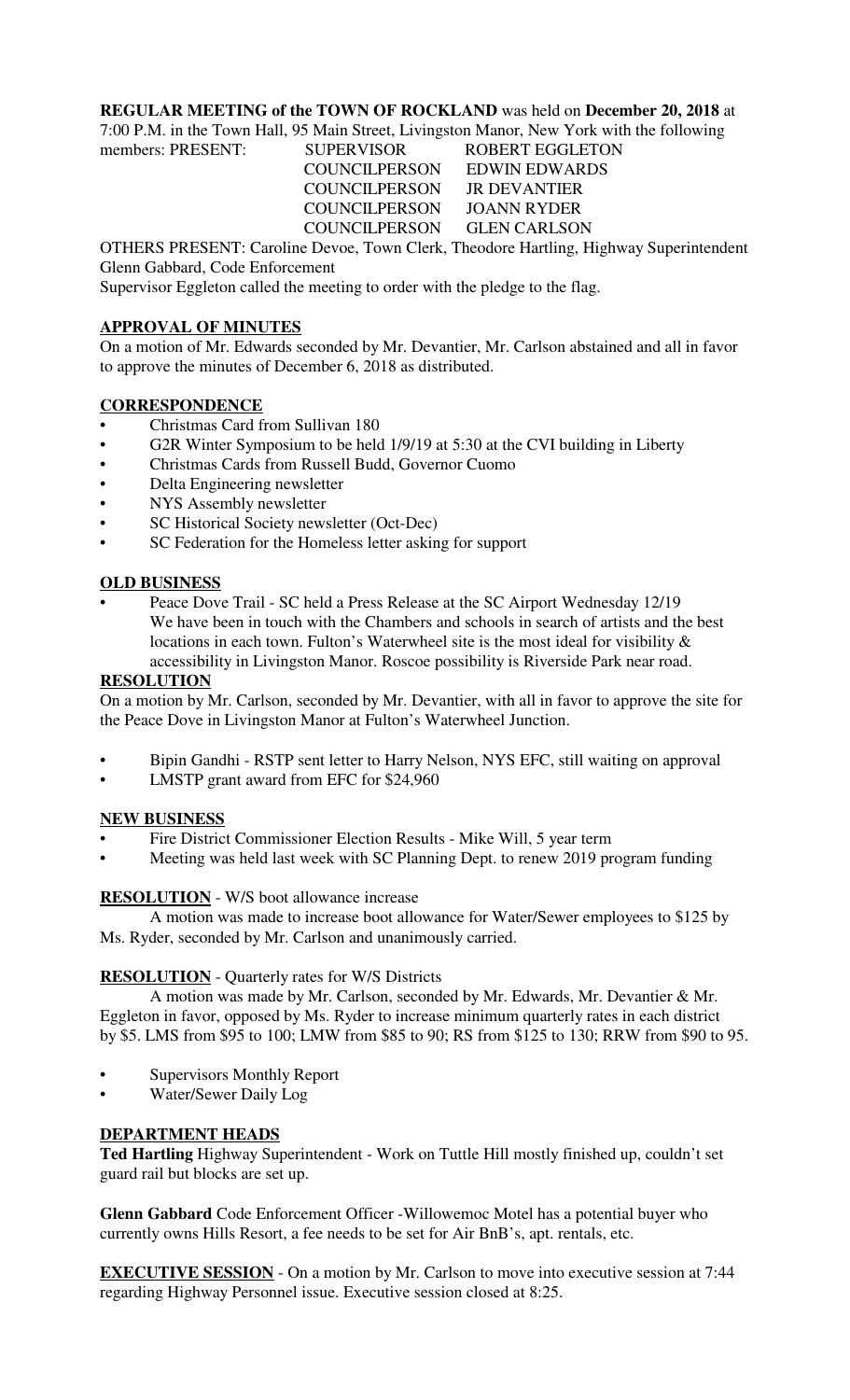# **REGULAR MEETING OF TOWN OF ROCKLAND December 20, 2018 cont' Pg***.2*

# **APPROVAL OF BILLS**

On a motion of Mr. Carlson, seconded by Mr. Edwards, the following resolution was ADOPTED - VOTE - AYES 5, NAYS 0 - RESOLVED to approve the bills on abstract #24 of 2018 in the following amounts:

| General             | 478-498   | \$63,084.38 |
|---------------------|-----------|-------------|
| Highway             | 413-435   | 326,958.52  |
| Liv.Manor Sewer     | 163-168   | 4,232.01    |
| Liv.Manor Water     | 167-174   | 4,405.66    |
| R R Water           | 165-171   | 4,988.29    |
| <b>Roscoe Sewer</b> | 183-188   | 9,562.28    |
| RR Light            | 43-44     | 1,263.46    |
| LM Light            | $25 - 26$ | 2,351.75    |
| Hazel Light         | $24 - 25$ | 65.27       |
|                     |           |             |

## **PUBLIC COMMENT** none

Supervisor stated the Year End meeting will be set for Wednesday, Dec. 26 at 3:00pm

**ADJOURNMENT** - On a motion of Mr. Edwards seconded by Mr. Carlson and carried, the meeting was adjourned at 8:30 pm.

Respectfully submitted,

 Caroline F. Devoe, Town Clerk